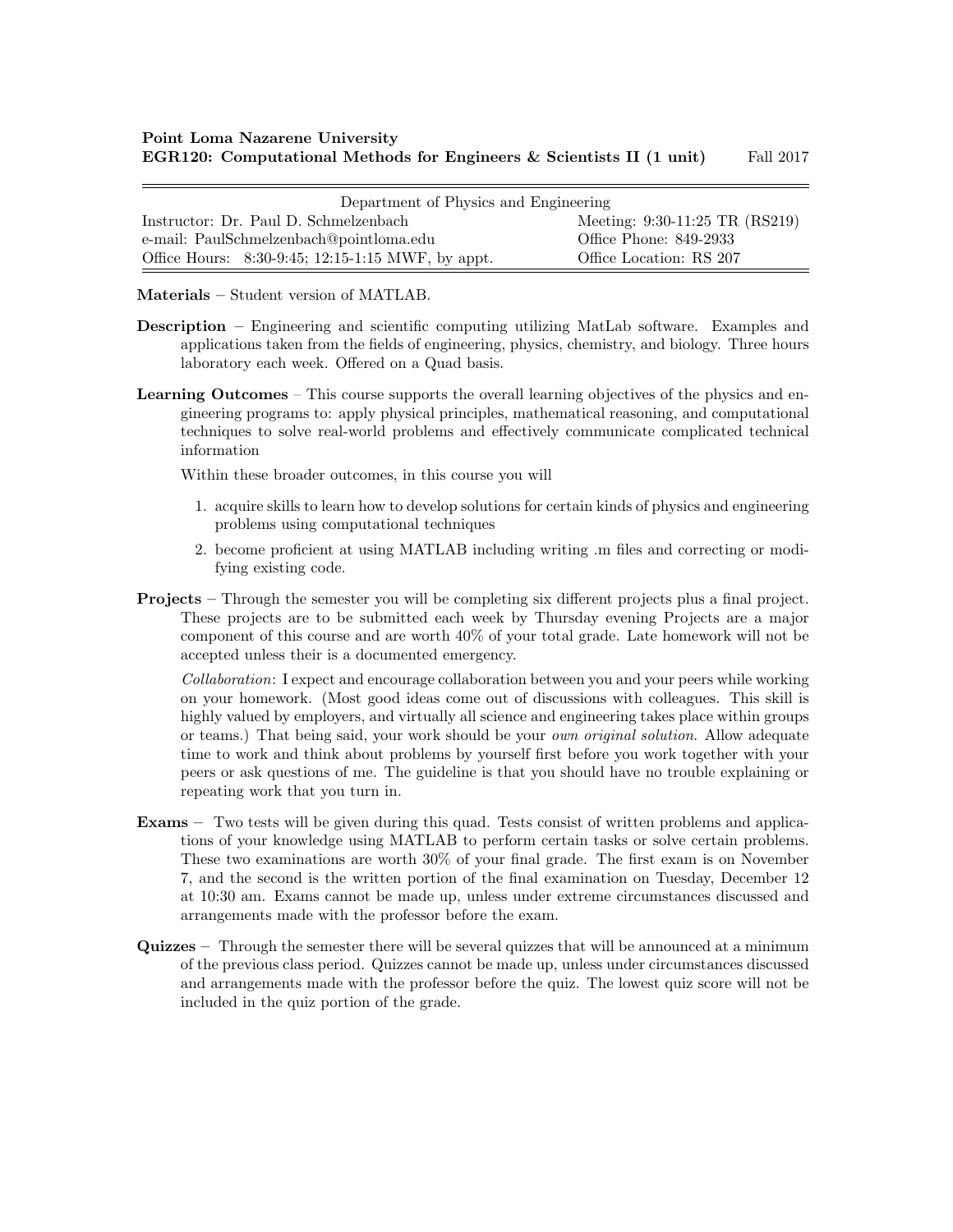| $\mathbf{A}$ | $100 - 91.0$    |
|--------------|-----------------|
| $A -$        | $91.0 - 89.5$   |
| B+           | $89.5 - 87.5$   |
| В            | $87.5 - 81.0$   |
| $B -$        | 81.0 - 79.5     |
| C+           | 79.5 - 77.5     |
| C            | $77.5 - 71.0$   |
| C-           | $71.0 - 69.5$   |
| D+           | 69.5 - 67.5     |
| D            | 67.0 - 61.0     |
| $\mathsf{D}$ | $61.0$ - $57.0$ |

Final Grades – The grade you earn in this course is based on the scale shown to the right. The points you receive during the course are weighted accordingly:

| Projects: $40\%$  |  |
|-------------------|--|
| Tests $(2)$ : 30% |  |

- Quizzes: 15%
- Final: 15%

University Mission: Point Loma Nazarene University exists to provide higher education in a vital Christian community where minds are engaged and challenged, character is modeled and formed, and service is an expression of faith. Being of Wesleyan heritage, we strive to be a learning community where grace is foundational, truth is pursued, and holiness is a way of life.

Department Mission: The Physics and Engineering Department at PLNU provides strong programs of study in the fields of Physics and Engineering. Our students are well prepared for graduate studies and careers in scientific and engineering fields. We emphasize a collaborative learning environment which allows students to thrive academically, build personal confidence, and develop interpersonal skills. We provide a Christian environment for students to learn values and judgment, and pursue integration of modern scientific knowledge and Christian faith.

- Attendance– Attendance is expected at each class session. In the event of an absence you are responsible for the material covered in class and the assignments given that day. Regular and punctual attendance at all classes is considered essential to optimum academic achievement. If the student is absent from more than 10 percent of class meetings, the faculty member can file a written report which may result in de-enrollment. If the absences exceed 20 percent, the student may be de-enrolled without notice until the university drop date or, after that date, receive the appropriate grade for their work and participation. See [http://catalog.pointloma.edu/content.php?catoid=24&navoid=1581#Class Attendance](http://catalog.pointloma.edu/content.php?catoid=24&navoid=1581) in the Undergraduate Academic Catalog.
- Academic Honesty Students should demonstrate academic honesty by doing original work and by giving appropriate credit to the ideas of others. Academic dishonesty is the act of presenting information, ideas, and/or concepts as one's own when in reality they are the results of another person's creativity and effort. A faculty member who believes a situation involving academic dishonesty has been detected may assign a failing grade for that assignment or examination, or, depending on the seriousness of the offense, for the course. Faculty should follow and students may appeal using the procedure in the university Catalog. See [http://catalog.pointloma.edu/content.php?catoid=24&navoid=1581#Academic Honesty](http://catalog.pointloma.edu/content.php?catoid=24&navoid=1581) for definitions of kinds of academic dishonesty and for further policy information.
- Academic Accommodations –If you have a diagnosed disability, please contact PLNU's Disability Resource Center (DRC) within the first two weeks of class to demonstrate need and to register for accommodation by phone at 619-849-2486 or by e-mail at DRC@pointloma.edu. See Disability Resource Center for additional information. For more details see the PLNU catalog: [http://catalog.pointloma.edu/content.php?catoid=24&navoid=1581#Academic Accom](http://catalog.pointloma.edu/content.php?catoid=24&navoid=1581)[modations.](http://catalog.pointloma.edu/content.php?catoid=24&navoid=1581) Students with learning disabilities who may need accommodations should discuss options with the instructor during the first two weeks of class.